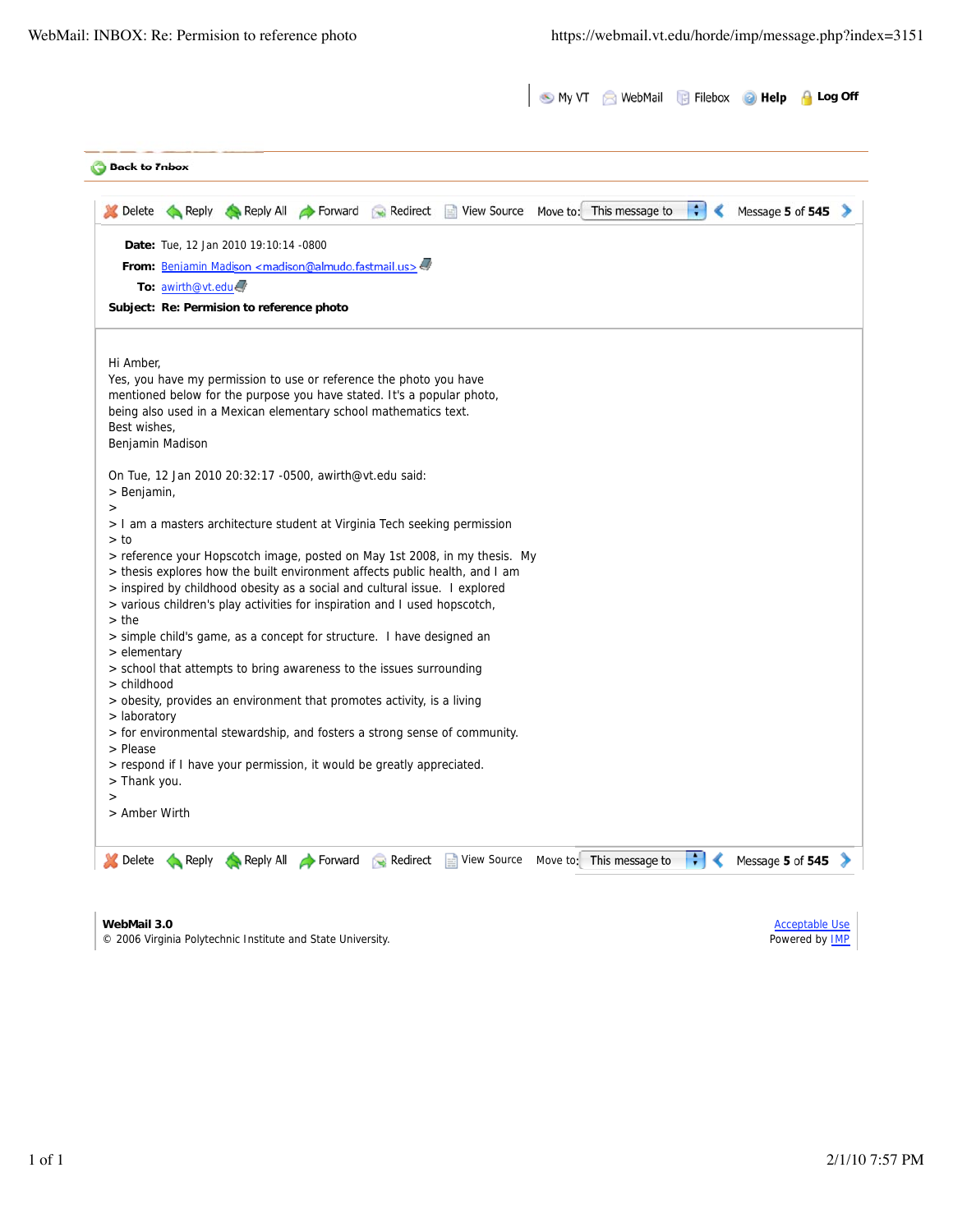| <b>Back to Tnbox</b> |                            |                                                                                          |  |                                                                                          |  |         |                       |  |
|----------------------|----------------------------|------------------------------------------------------------------------------------------|--|------------------------------------------------------------------------------------------|--|---------|-----------------------|--|
| <b>Delete</b>        |                            | Reply Reply All Forward Redirect                                                         |  | View Source Move to: This message to                                                     |  | ÷۱<br>∢ | Message 2 of 505      |  |
|                      |                            | Date: Wed, 03 Feb 2010 12:09:07 -0800                                                    |  |                                                                                          |  |         |                       |  |
|                      |                            | From: Dwight Long <long@pfaulong.com></long@pfaulong.com>                                |  |                                                                                          |  |         |                       |  |
|                      | To: awirth@vt.edu          | Subject: RE: image permission request                                                    |  |                                                                                          |  |         |                       |  |
|                      |                            |                                                                                          |  |                                                                                          |  |         |                       |  |
|                      | certainly. That's fine.    |                                                                                          |  |                                                                                          |  |         |                       |  |
| Dwight               |                            |                                                                                          |  |                                                                                          |  |         |                       |  |
|                      | -----Original Message----- |                                                                                          |  |                                                                                          |  |         |                       |  |
|                      |                            | From: awirth@vt.edu [mailto:awirth@vt.edu]<br>Sent: Wednesday, February 03, 2010 3:29 AM |  |                                                                                          |  |         |                       |  |
| To: Dwight Long      |                            |                                                                                          |  |                                                                                          |  |         |                       |  |
|                      |                            | Subject: image permission request                                                        |  |                                                                                          |  |         |                       |  |
| Dwight,              |                            |                                                                                          |  |                                                                                          |  |         |                       |  |
|                      |                            | I am a masters architecture student at Virginia Tech seeking permission                  |  |                                                                                          |  |         |                       |  |
| to                   |                            | reference the following image of the Lick-Wilmerding High School from                    |  |                                                                                          |  |         |                       |  |
| the                  | Tipping Mar website        |                                                                                          |  |                                                                                          |  |         |                       |  |
|                      |                            | in my thesis. My thesis explores how the built environment affects                       |  | <http: lick_photo61224606022.jpg="" slides="" uploads="" www.tippingmar.com="">,</http:> |  |         |                       |  |
| public               |                            |                                                                                          |  |                                                                                          |  |         |                       |  |
| issue.               |                            | health, and I am inspired by childhood obesity as a social and cultural                  |  |                                                                                          |  |         |                       |  |
|                      |                            |                                                                                          |  | I have designed an elementary school that attempts to bring awareness to                 |  |         |                       |  |
| the                  |                            | issues surrounding childhood obesity, provides an environment that                       |  |                                                                                          |  |         |                       |  |
| promotes             |                            | activity, is a living laboratory for environmental stewardship, and                      |  |                                                                                          |  |         |                       |  |
| fosters a            |                            |                                                                                          |  |                                                                                          |  |         |                       |  |
| would be             |                            | strong sense of community. Please respond if I have your permission, it                  |  |                                                                                          |  |         |                       |  |
|                      | greatly appreciated.       |                                                                                          |  |                                                                                          |  |         |                       |  |
| Thank you.           |                            |                                                                                          |  |                                                                                          |  |         |                       |  |
| Amber Wirth          |                            |                                                                                          |  |                                                                                          |  |         |                       |  |
|                      |                            |                                                                                          |  |                                                                                          |  |         |                       |  |
|                      |                            |                                                                                          |  | Delete Reply Reply All Forward Redirect View Source Move to: This message to             |  | ÷       | Message 2 of 505      |  |
|                      |                            |                                                                                          |  |                                                                                          |  |         |                       |  |
|                      |                            |                                                                                          |  |                                                                                          |  |         |                       |  |
| WebMail 3.0          |                            |                                                                                          |  |                                                                                          |  |         | <b>Acceptable Use</b> |  |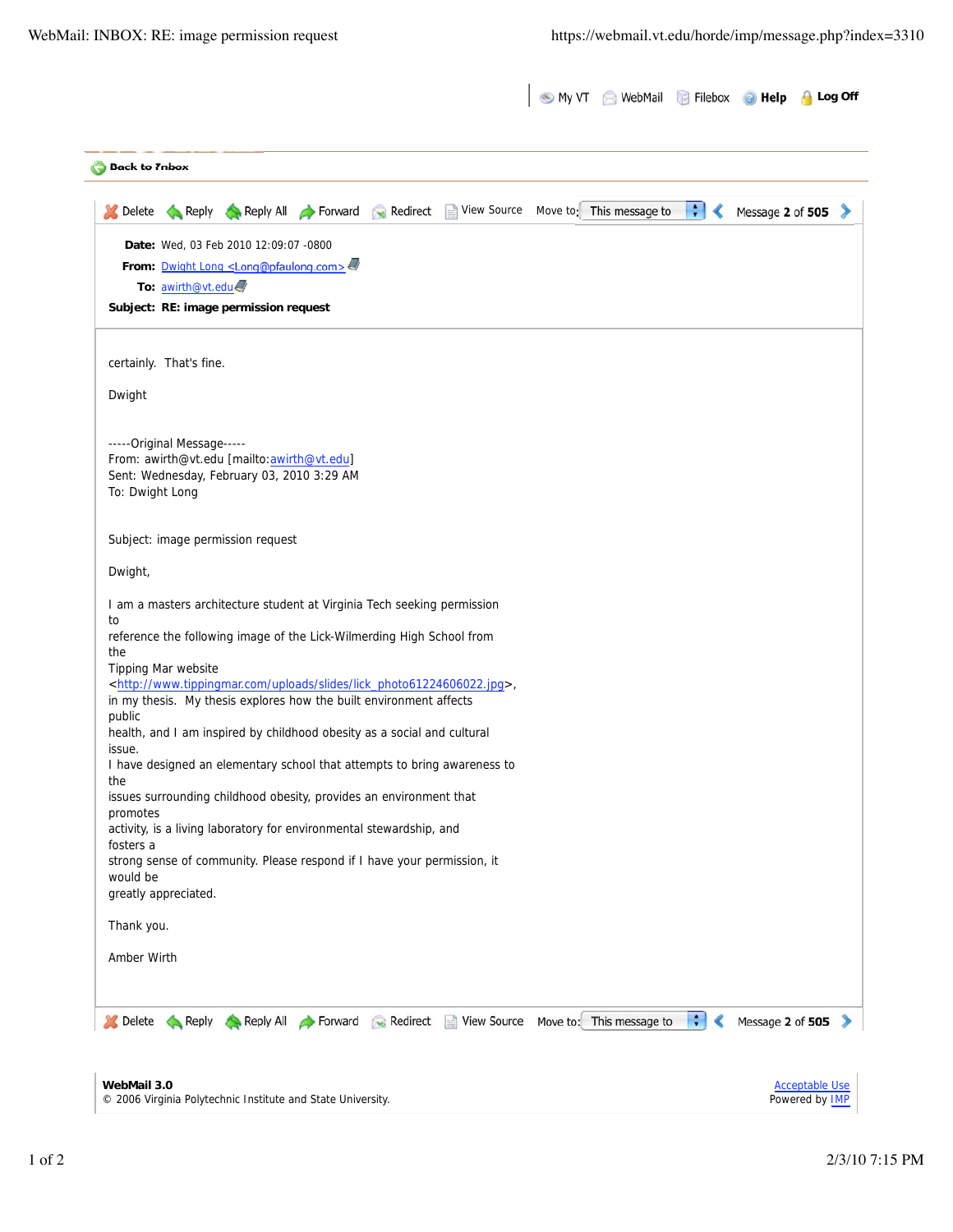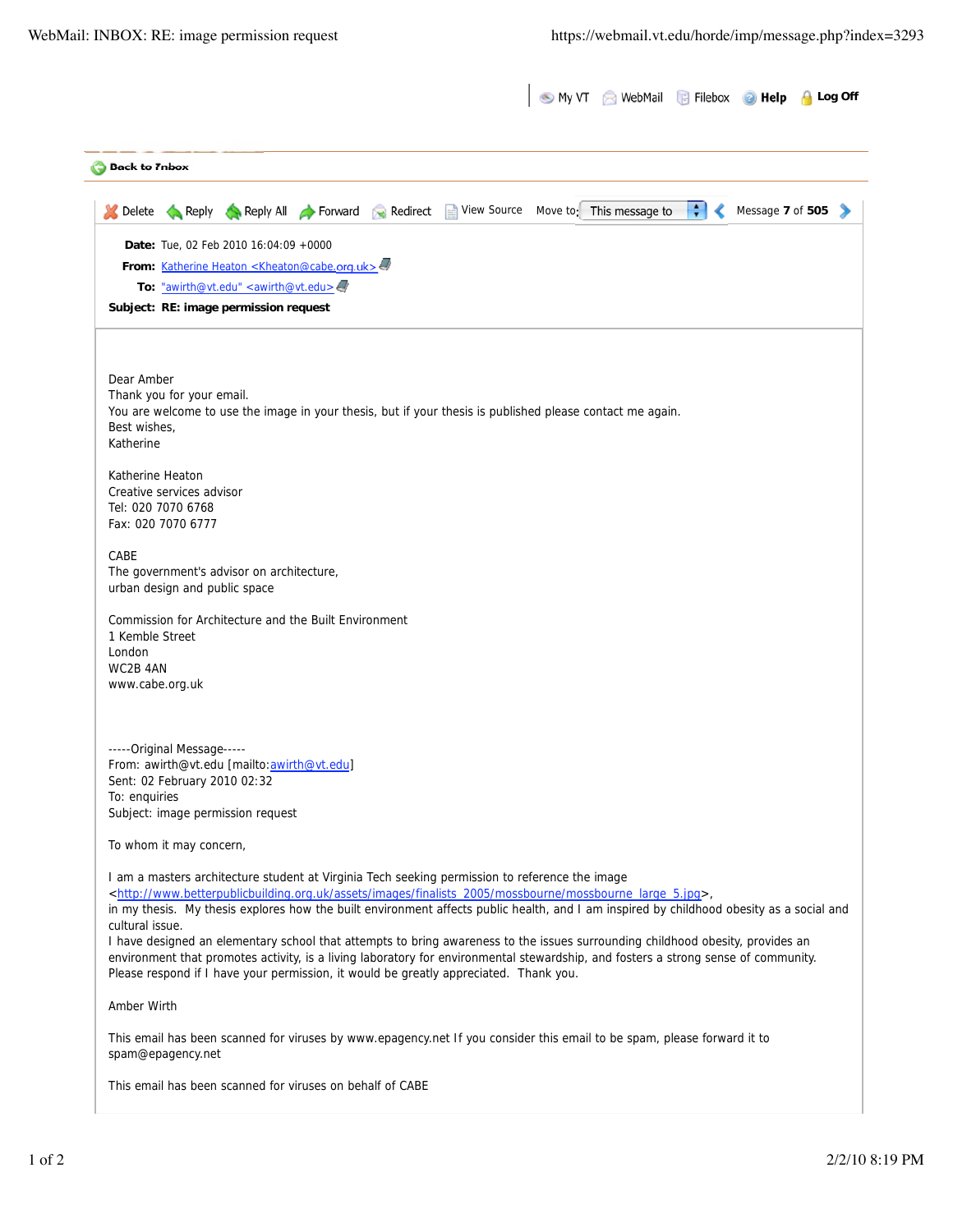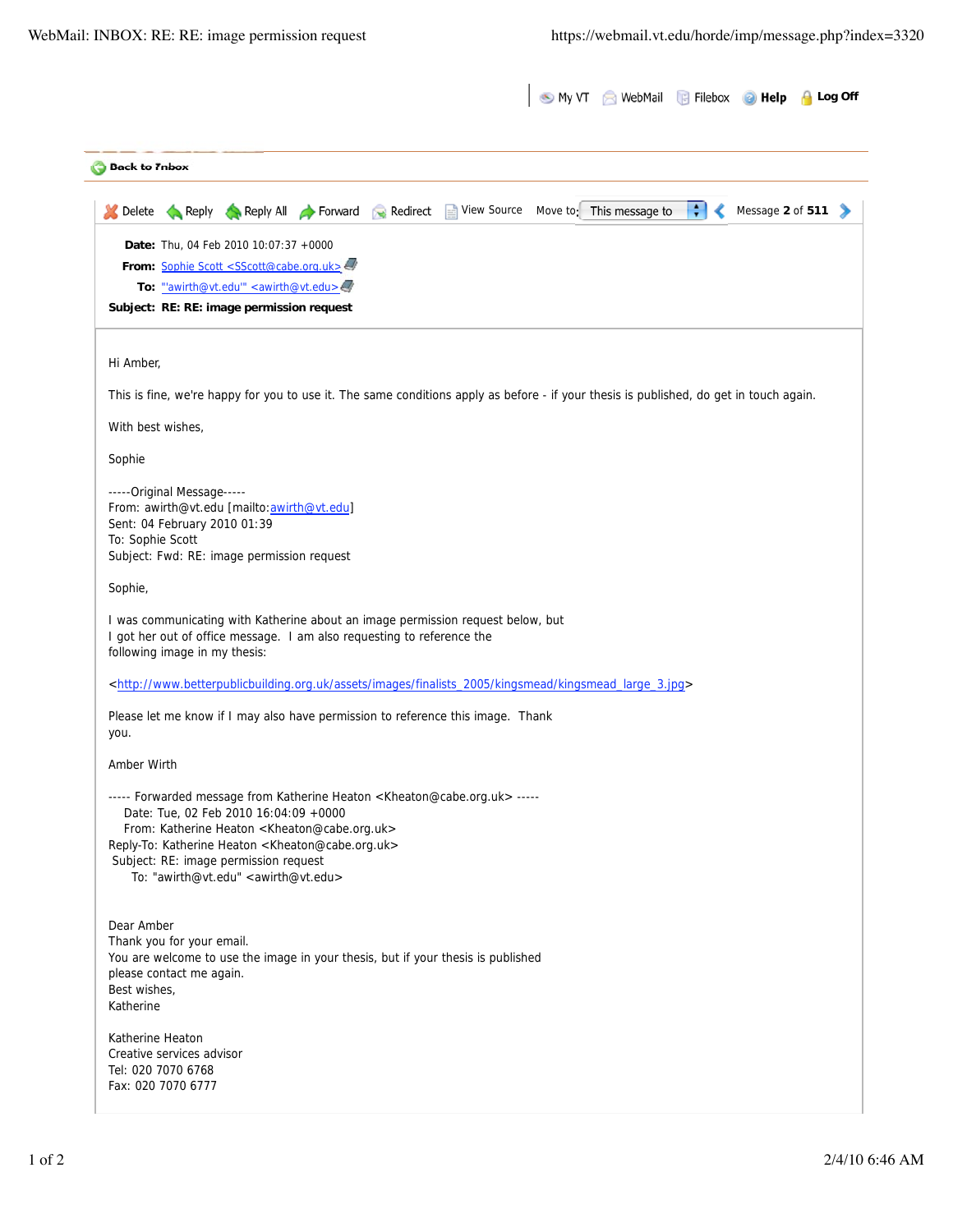| CABE<br>The government's advisor on architecture,<br>urban design and public space<br>Commission for Architecture and the Built Environment<br>1 Kemble Street<br>London<br>WC2B 4AN<br>www.cabe.org.uk                                                                                                                                                                                                                                                                                                                                                                                                                                                                                                                                                                             |                                                |
|-------------------------------------------------------------------------------------------------------------------------------------------------------------------------------------------------------------------------------------------------------------------------------------------------------------------------------------------------------------------------------------------------------------------------------------------------------------------------------------------------------------------------------------------------------------------------------------------------------------------------------------------------------------------------------------------------------------------------------------------------------------------------------------|------------------------------------------------|
| -----Original Message-----<br>From: awirth@vt.edu [mailto:awirth@vt.edu]<br>Sent: 02 February 2010 02:32<br>To: enquiries<br>Subject: image permission request                                                                                                                                                                                                                                                                                                                                                                                                                                                                                                                                                                                                                      |                                                |
| To whom it may concern,                                                                                                                                                                                                                                                                                                                                                                                                                                                                                                                                                                                                                                                                                                                                                             |                                                |
| I am a masters architecture student at Virginia Tech seeking permission to<br>reference the image<br><http: assets="" finalists_2005="" images="" mossbourne="" mossbourne_large_5.jpg="" www.betterpublicbuilding.org.uk="">,<br/>in my thesis. My thesis explores how the built environment affects public<br/>health, and I am inspired by childhood obesity as a social and cultural issue.<br/>I have designed an elementary school that attempts to bring awareness to the<br/>issues surrounding childhood obesity, provides an environment that promotes<br/>activity, is a living laboratory for environmental stewardship, and fosters a<br/>strong sense of community. Please respond if I have your permission, it would<br/>be greatly appreciated. Thank you.</http:> |                                                |
| Amber Wirth                                                                                                                                                                                                                                                                                                                                                                                                                                                                                                                                                                                                                                                                                                                                                                         |                                                |
| This email has been scanned for viruses by www.epagency.net If you consider this<br>email to be spam, please forward it to spam@epagency.net                                                                                                                                                                                                                                                                                                                                                                                                                                                                                                                                                                                                                                        |                                                |
| This email has been scanned for viruses on behalf of CABE<br>For more information please visit http://www.epagency.net<br>----- End forwarded message -----                                                                                                                                                                                                                                                                                                                                                                                                                                                                                                                                                                                                                         |                                                |
| This email has been scanned for viruses by www.epagency.net<br>If you consider this email to be spam, please forward it to spam@epagency.net                                                                                                                                                                                                                                                                                                                                                                                                                                                                                                                                                                                                                                        |                                                |
| This email has been scanned for viruses on behalf of CABE<br>For more information please visit http://www.epagency.net                                                                                                                                                                                                                                                                                                                                                                                                                                                                                                                                                                                                                                                              |                                                |
| ÷۱<br>Delete Reply Reply All Forward Redirect<br>View Source<br>Move to: This message to                                                                                                                                                                                                                                                                                                                                                                                                                                                                                                                                                                                                                                                                                            | Message 2 of 511                               |
| WebMail 3.0<br>© 2006 Virginia Polytechnic Institute and State University.                                                                                                                                                                                                                                                                                                                                                                                                                                                                                                                                                                                                                                                                                                          | <b>Acceptable Use</b><br>Powered by <b>IMP</b> |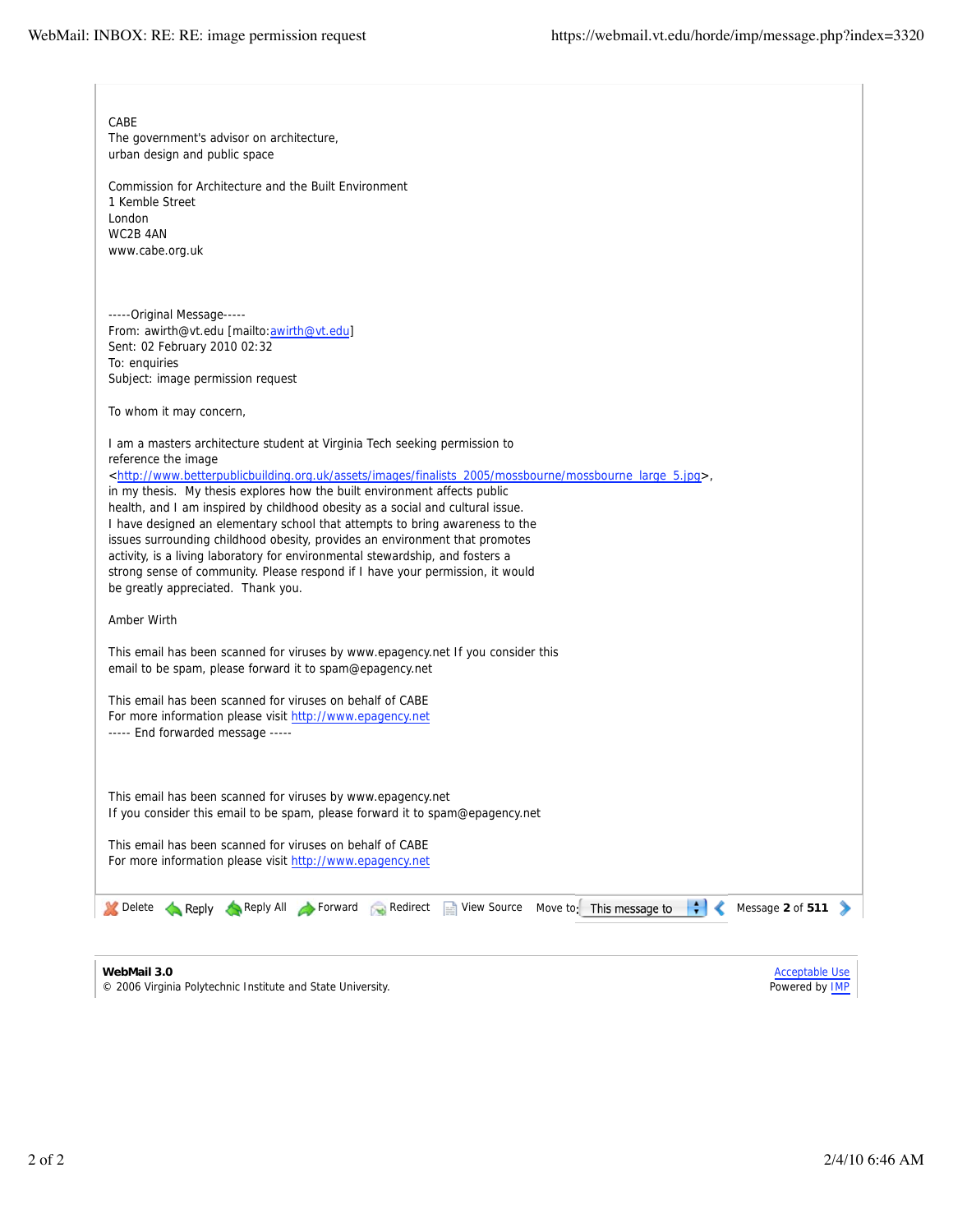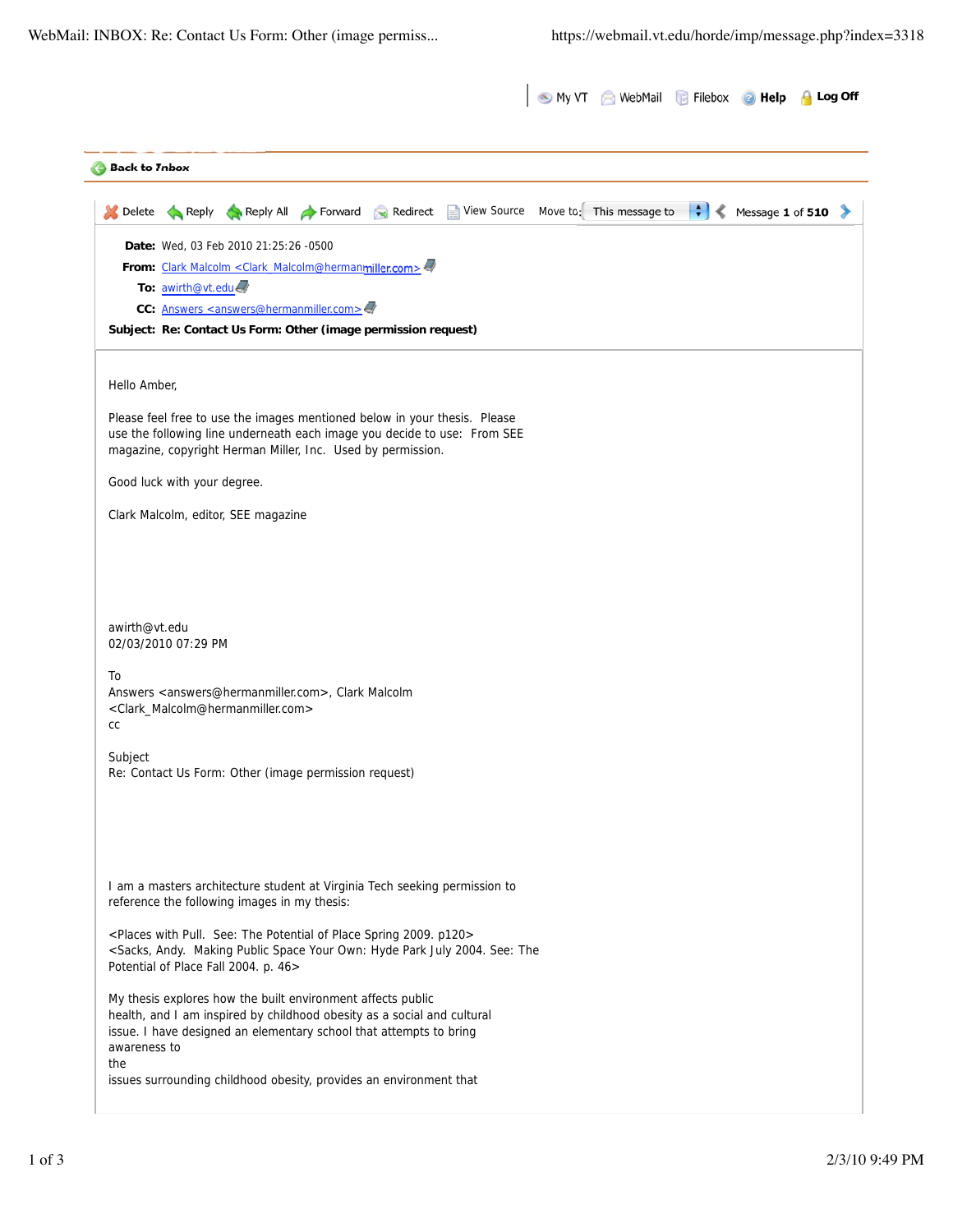promotes activity, is a living laboratory for environmental stewardship, and fosters a strong sense of community. The two requested images represent inspiration for concepts of metamorphosis and hopscotch throughout the design. Please respond if I have your permission, it would be greatly appreciated. Thank you for your consideration. Amber Wirth Quoting Answers <answers@hermanmiller.com>: > Clark, > > As you are the editor, this is your call. Please advise. > >  $\rightarrow$ > awirth@vt.edu > 02/03/2010 12:24 PM > > To > Answers <answers@hermanmiller.com>  $>$  cc > Clark Malcolm <Clark\_Malcolm@hermanmiller.com> > Subject > Re: Contact Us Form: Other > > > > > > > I would like to use a scan of the image and give credit with permission of > 2 > images. I can give you issue and page number this evening. Thank you for > responding. > > Amber Wirth > > Quoting Answers <answers@hermanmiller.com>: > > > Hi Amber,  $>$   $>$ > > Could you please clarify what you mean by referencing the images? Will > it > > be a reference only or are you wanting to use copies of the images?  $>$   $>$  $>$   $>$  $>$   $>$ > > Amber Wirth <awirth@vt.edu> > > 02/02/2010 10:58 PM > > Please respond to > > Amber Wirth <awirth@vt.edu>  $>$   $>$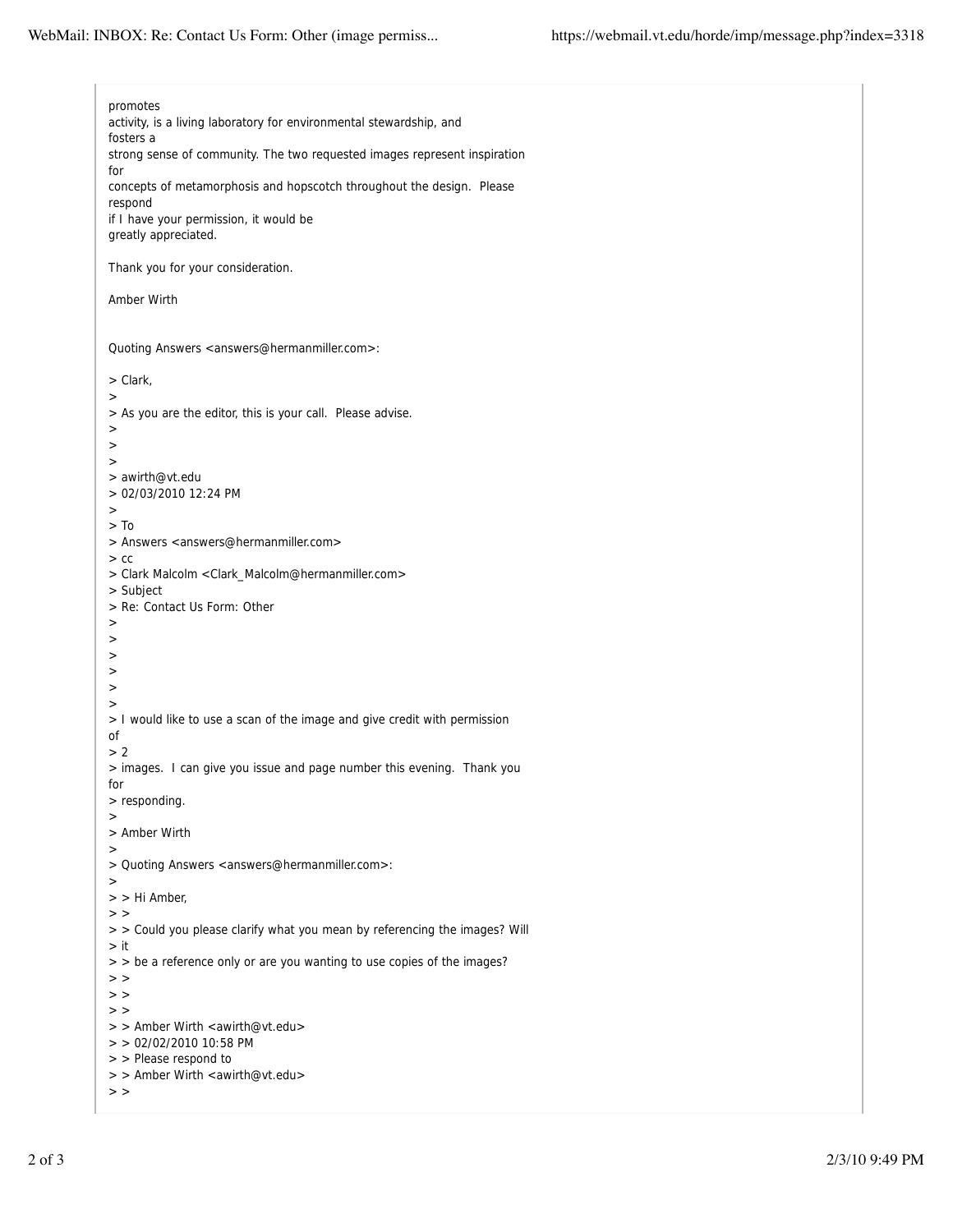$\overline{\phantom{a}}$ 

| $>$ >                                                                                                                   |
|-------------------------------------------------------------------------------------------------------------------------|
| $>$ $>$ To                                                                                                              |
| > > answers@hermanmiller.com                                                                                            |
| $>$ $>$ $cc$                                                                                                            |
| $>$ >                                                                                                                   |
| $>$ Subject                                                                                                             |
| > > Contact Us Form: Other                                                                                              |
| $>$ $>$                                                                                                                 |
| $>$ $>$                                                                                                                 |
| $>$ $>$                                                                                                                 |
| $>$ $>$                                                                                                                 |
| $>$ $>$                                                                                                                 |
| $>$ $>$                                                                                                                 |
| Amber Wirth<br>$>$ From:                                                                                                |
| $>$ $>$ Email :<br>awirth@vt.edu                                                                                        |
| $>$ > Company:                                                                                                          |
| $>$ $>$ Country:<br><b>USA</b>                                                                                          |
| > > Zip Code:<br>22307                                                                                                  |
| $>$ $>$                                                                                                                 |
| > > Comments: I am seeking permission to reference images from the "SEE"                                                |
| > > magazine in my master's thesis. Please let me know how I can go about                                               |
| > > doing this. Thank you.                                                                                              |
| $>$ $>$                                                                                                                 |
| > > Amber Wirth                                                                                                         |
| $>$ $>$                                                                                                                 |
| $>$ $>$                                                                                                                 |
|                                                                                                                         |
| >                                                                                                                       |
| $\rm{~}$                                                                                                                |
| $\, > \,$                                                                                                               |
| $\rm{~}$                                                                                                                |
|                                                                                                                         |
|                                                                                                                         |
|                                                                                                                         |
|                                                                                                                         |
| $\div$<br>Message 1 of 510<br>Delete Reply Reply All Forward Redirect<br>View Source Move to: This message to<br>∢<br>⋗ |
|                                                                                                                         |
|                                                                                                                         |
|                                                                                                                         |

**WebMail 3.0**

© 2006 Virginia Polytechnic Institute and State University.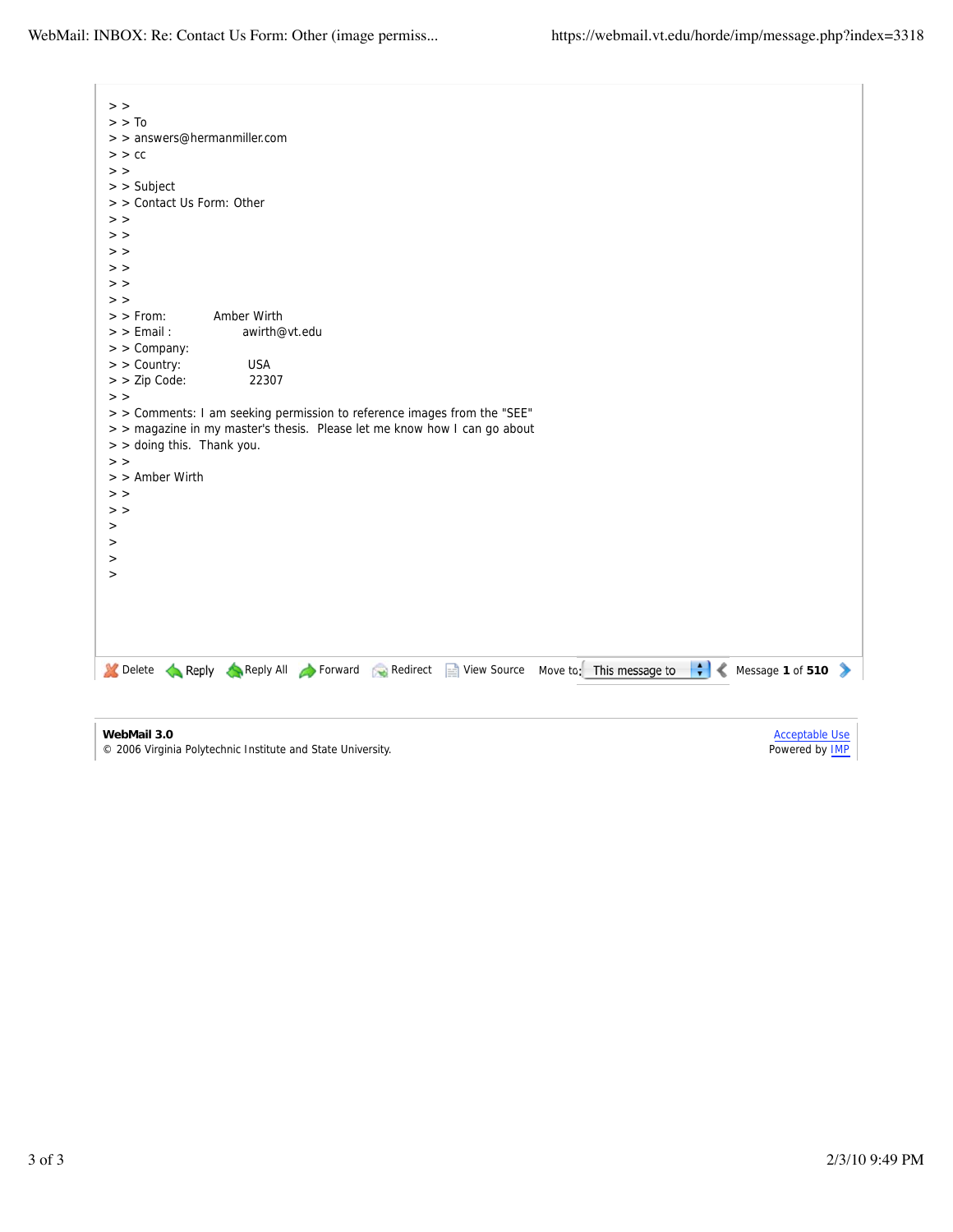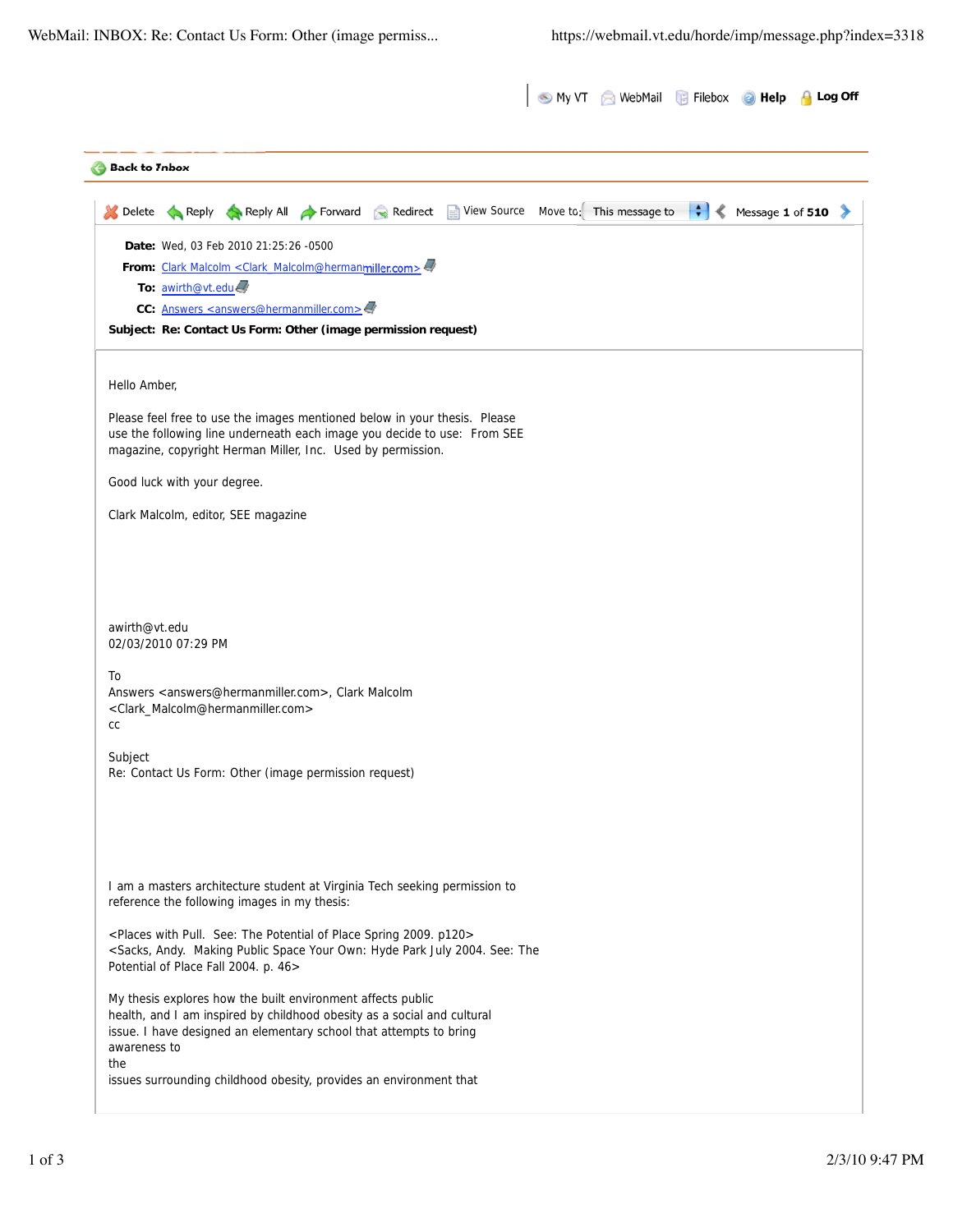promotes activity, is a living laboratory for environmental stewardship, and fosters a strong sense of community. The two requested images represent inspiration for concepts of metamorphosis and hopscotch throughout the design. Please respond if I have your permission, it would be greatly appreciated. Thank you for your consideration. Amber Wirth Quoting Answers <answers@hermanmiller.com>: > Clark, > > As you are the editor, this is your call. Please advise. > >  $\rightarrow$ > awirth@vt.edu > 02/03/2010 12:24 PM > > To > Answers <answers@hermanmiller.com>  $>$  cc > Clark Malcolm <Clark\_Malcolm@hermanmiller.com> > Subject > Re: Contact Us Form: Other > > > > > > > I would like to use a scan of the image and give credit with permission of > 2 > images. I can give you issue and page number this evening. Thank you for > responding. > > Amber Wirth > > Quoting Answers <answers@hermanmiller.com>: > > > Hi Amber,  $>$   $>$ > > Could you please clarify what you mean by referencing the images? Will > it  $>$   $>$  be a reference only or are you wanting to use copies of the images?  $>$   $>$  $>$   $>$  $>$   $>$ > > Amber Wirth <awirth@vt.edu> > > 02/02/2010 10:58 PM > > Please respond to > > Amber Wirth <awirth@vt.edu>  $>$   $>$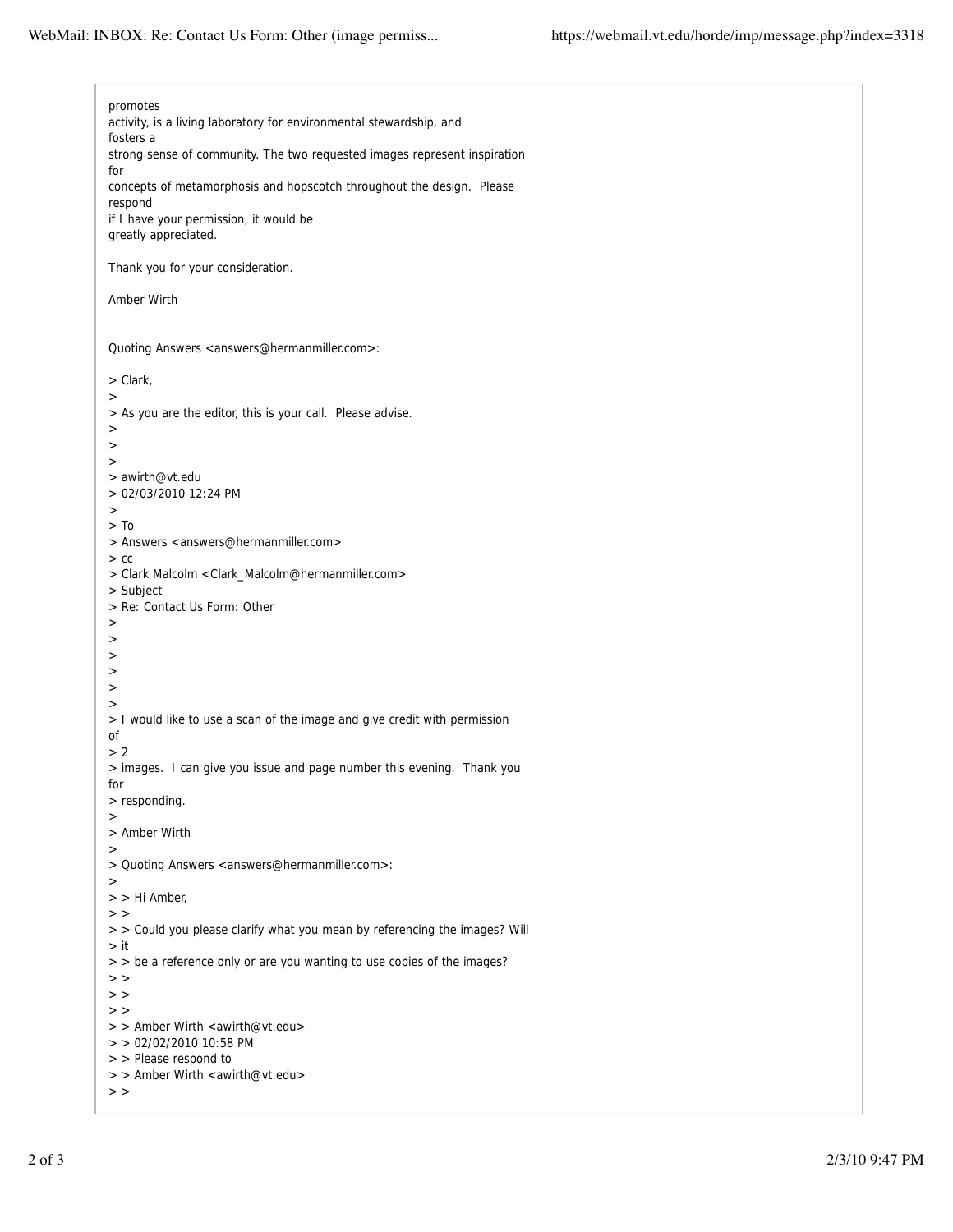$\overline{\phantom{a}}$ 

| $>$ $>$                      |                                                                                                                             |
|------------------------------|-----------------------------------------------------------------------------------------------------------------------------|
| $>$ $>$ To                   |                                                                                                                             |
| > > answers@hermanmiller.com |                                                                                                                             |
| $>$ $>$ $cc$                 |                                                                                                                             |
| $>$ $>$                      |                                                                                                                             |
| $>$ Subject                  |                                                                                                                             |
| > > Contact Us Form: Other   |                                                                                                                             |
| $>$ $>$                      |                                                                                                                             |
| $>$ $>$                      |                                                                                                                             |
| $>$ $>$                      |                                                                                                                             |
| $>$ $>$                      |                                                                                                                             |
| $>$ $>$                      |                                                                                                                             |
| $>$ $>$                      |                                                                                                                             |
| $>$ From:                    | Amber Wirth                                                                                                                 |
| $>$ $>$ Email :              | awirth@vt.edu                                                                                                               |
| $>$ > Company:               |                                                                                                                             |
| > > Country:                 | <b>USA</b>                                                                                                                  |
| > > Zip Code:                | 22307                                                                                                                       |
| $>$ >                        |                                                                                                                             |
|                              | > > Comments: I am seeking permission to reference images from the "SEE"                                                    |
|                              | > > magazine in my master's thesis. Please let me know how I can go about                                                   |
| > > doing this. Thank you.   |                                                                                                                             |
| $>$ $>$                      |                                                                                                                             |
| $>$ Amber Wirth              |                                                                                                                             |
| $>$ $>$                      |                                                                                                                             |
| $>$ $>$                      |                                                                                                                             |
| $\rm{~}$                     |                                                                                                                             |
| $\geq$                       |                                                                                                                             |
| $\rm{~}$                     |                                                                                                                             |
| $\rm{~}$                     |                                                                                                                             |
|                              |                                                                                                                             |
|                              |                                                                                                                             |
|                              |                                                                                                                             |
|                              |                                                                                                                             |
|                              |                                                                                                                             |
|                              | $\ddot{r}$<br>Delete Reply Reply All Forward Redirect<br>View Source Move to: This message to<br>Message 1 of 510<br>∢<br>⋗ |
|                              |                                                                                                                             |
|                              |                                                                                                                             |
|                              |                                                                                                                             |

**WebMail 3.0**

© 2006 Virginia Polytechnic Institute and State University.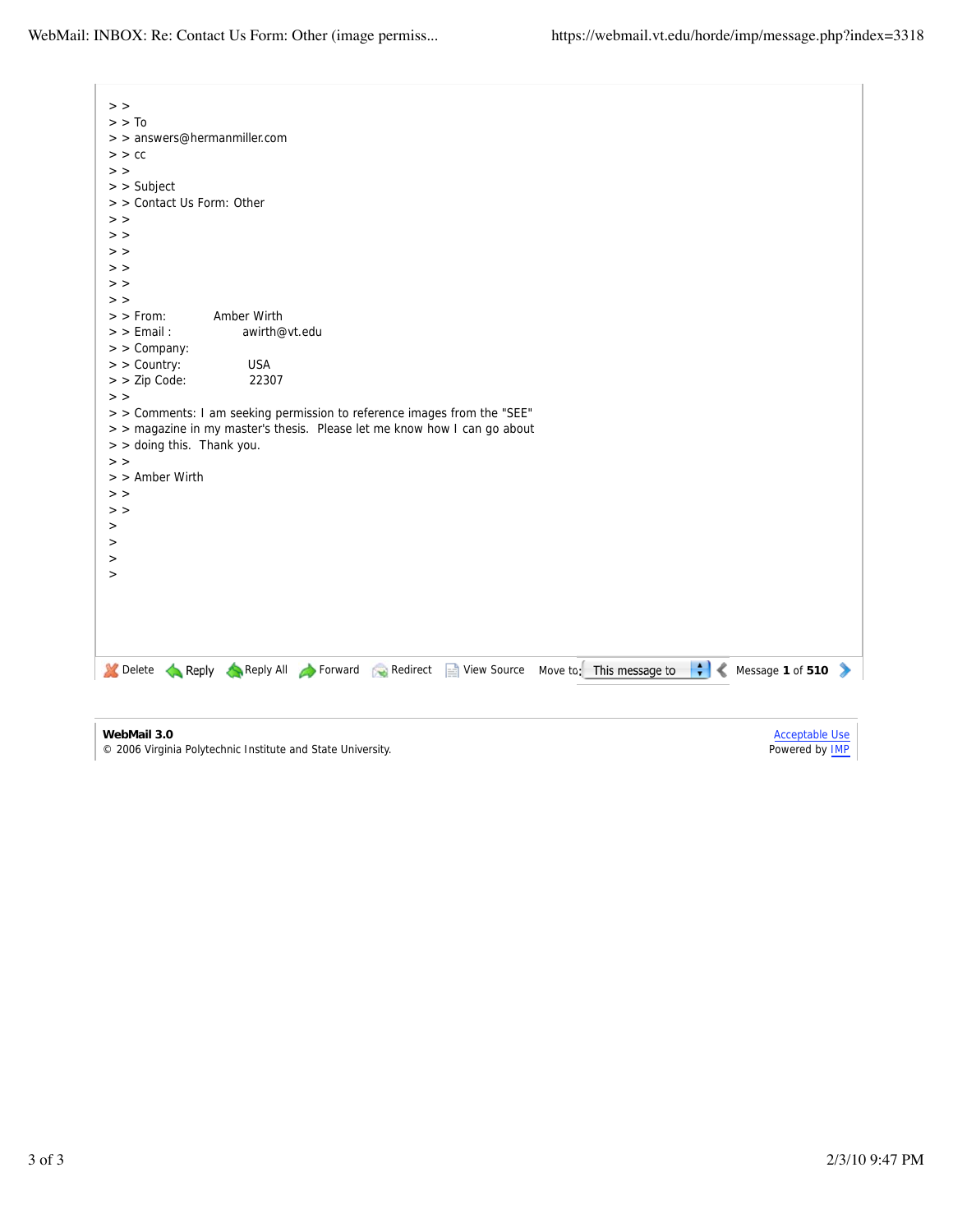| <b>Back to Inbox</b>                                                                                                                                                 |  |   |                  |  |
|----------------------------------------------------------------------------------------------------------------------------------------------------------------------|--|---|------------------|--|
| Reply Reply All Forward Redirect View Source Move to: This message to<br>Delete                                                                                      |  | ÷ | Message 3 of 545 |  |
| Date: Thu, 14 Jan 2010 07:42:45 -0600                                                                                                                                |  |   |                  |  |
| From: Clare Friedrich <vogelclare@gmail.com><!--</td--><td></td><td></td><td></td><td></td></vogelclare@gmail.com>                                                   |  |   |                  |  |
| To: awirth@vt.edu                                                                                                                                                    |  |   |                  |  |
| Subject: Re: image permission request                                                                                                                                |  |   |                  |  |
| Dear Amber,                                                                                                                                                          |  |   |                  |  |
| You are welcome to use the image as long as you credit the architecture<br>firm, location, and DesignShare copyright 2009.                                           |  |   |                  |  |
| When you finish the research, I would love to see a 3 or 4 page abstract of<br>the work to potentially publish in our article databank!                              |  |   |                  |  |
| Regards,<br>Clare Friedrich                                                                                                                                          |  |   |                  |  |
| On Wed, Jan 13, 2010 at 7:34 PM, <awirth@vt.edu> wrote:</awirth@vt.edu>                                                                                              |  |   |                  |  |
| > To whom it may concern,<br>>                                                                                                                                       |  |   |                  |  |
| > I am a masters architecture student at Virginia Tech seeking permission to<br>> reference your Calhoun School Gymnasium image, posted on                           |  |   |                  |  |
| $>$ <<br>> http://www.designshare.com/index.php/projects/the-calhoun-school-fxfowle/images@4506<br>$>$ $>$ ,                                                         |  |   |                  |  |
| > in my thesis. My thesis explores how the built environment affects public<br>> health, and I am inspired by childhood obesity as a social and cultural<br>> issue. |  |   |                  |  |
| > I explored                                                                                                                                                         |  |   |                  |  |
| > various sustainable schools as case studies for inspiration. I have                                                                                                |  |   |                  |  |
| > designed an<br>> elementary                                                                                                                                        |  |   |                  |  |
| > school that attempts to bring awareness to the issues surrounding childhood<br>> obesity, provides an environment that promotes activity, is a living              |  |   |                  |  |
| > laboratory<br>> for environmental stewardship, and fosters a strong sense of community.<br>> Please                                                                |  |   |                  |  |
| > respond if I have your permission, it would be greatly appreciated. Thank<br>$>$ you.                                                                              |  |   |                  |  |
| $\rm{~}$<br>> Amber Wirth<br>>                                                                                                                                       |  |   |                  |  |
| >                                                                                                                                                                    |  |   |                  |  |
| ><br>>                                                                                                                                                               |  |   |                  |  |
|                                                                                                                                                                      |  |   |                  |  |
| Clare Friedrich                                                                                                                                                      |  |   |                  |  |
| Educational Planner, Fielding Nair International<br>Director of Operations & Editor, DesignShare                                                                     |  |   |                  |  |
| <b>Madison Studio</b>                                                                                                                                                |  |   |                  |  |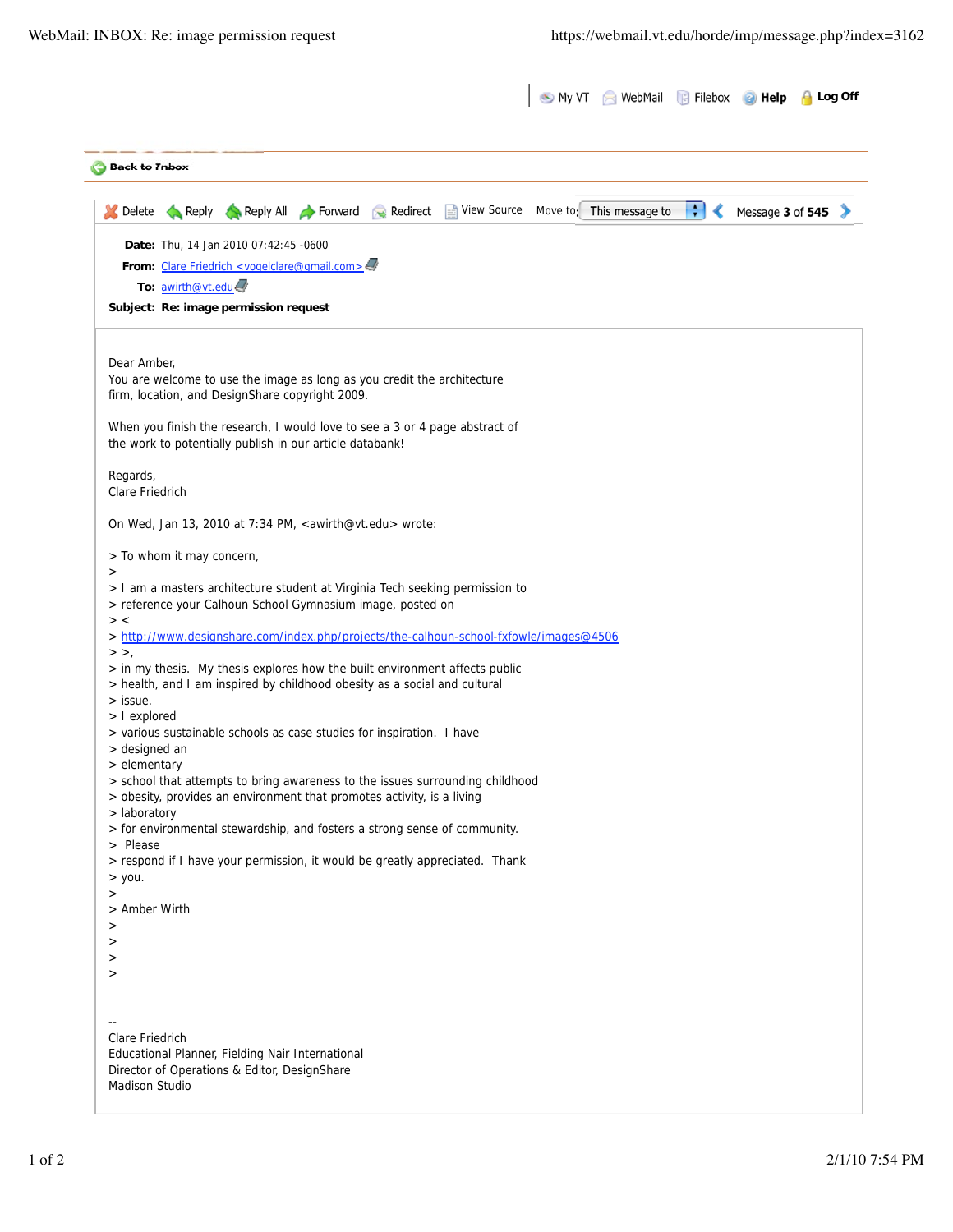y.

L,

| Email: clare@fieldingnair.com   Tel: (414) 861-2989  <br>Skype:<br>clarefriedrich                                                                                     |                                                |
|-----------------------------------------------------------------------------------------------------------------------------------------------------------------------|------------------------------------------------|
| Fielding Nair International<br>Architects & Change Agents for Creative Learning Communities<br>Websites: fieldingnair.com   designshare.com  <br>goodschooldesign.com |                                                |
| ÷<br>Reply Reply All Forward Redirect View Source<br>Move to: This message to<br>Delete                                                                               | Message $3$ of $545$                           |
| WebMail 3.0<br>© 2006 Virginia Polytechnic Institute and State University.                                                                                            | <b>Acceptable Use</b><br>Powered by <b>IMP</b> |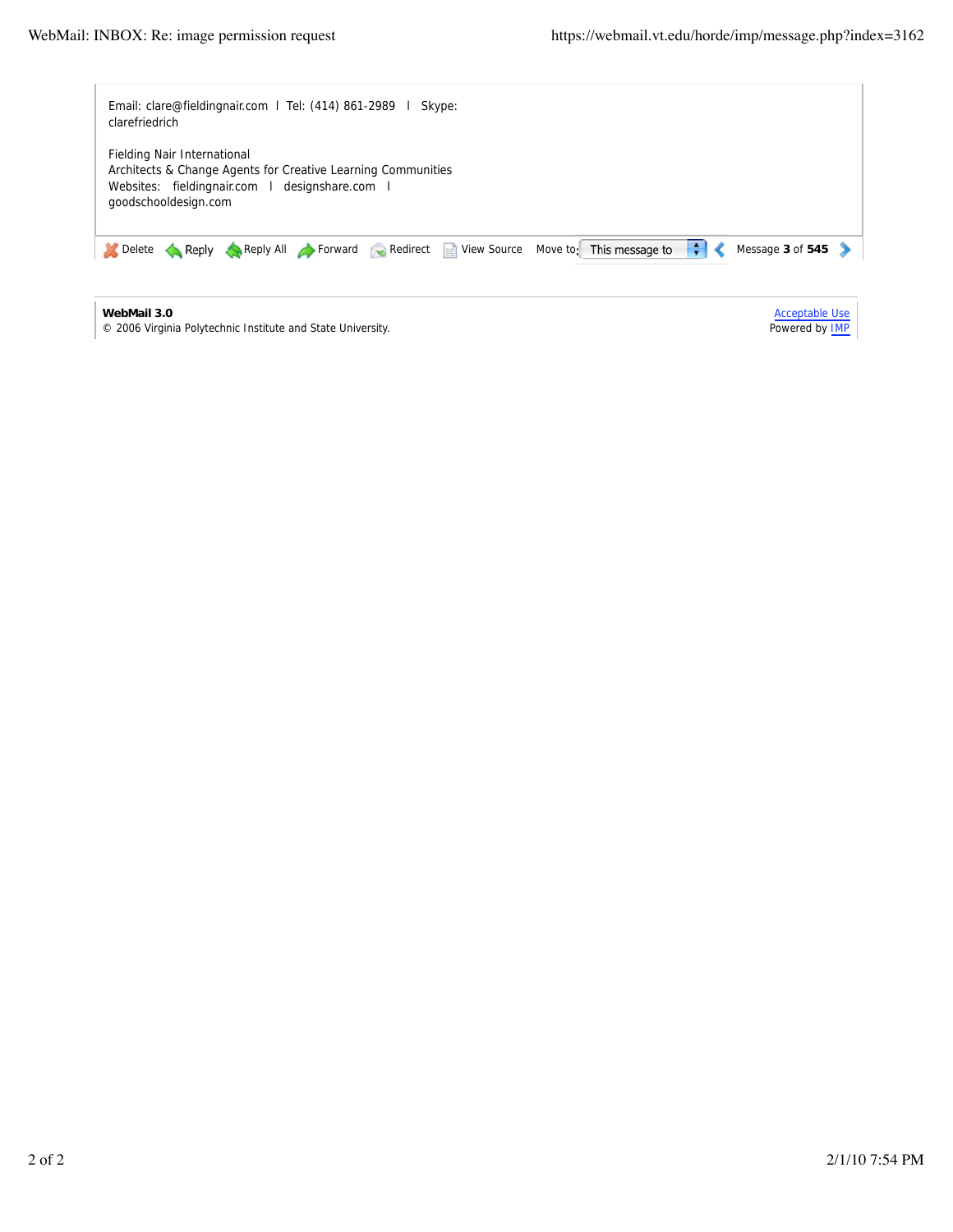| <b>Back to Tnbox</b> |                                                      |                                                                                                                                |                   |          |                                                                                                                                                                  |                          |                     |                                                                                                                                        |
|----------------------|------------------------------------------------------|--------------------------------------------------------------------------------------------------------------------------------|-------------------|----------|------------------------------------------------------------------------------------------------------------------------------------------------------------------|--------------------------|---------------------|----------------------------------------------------------------------------------------------------------------------------------------|
|                      |                                                      |                                                                                                                                |                   |          | Delete Reply Reply All Forward Redirect View Source Move to: This message to                                                                                     |                          | $\ddot{\cdot}$<br>∢ | Message 2 of 545                                                                                                                       |
|                      |                                                      | Date: Thu, 14 Jan 2010 14:25:51 -0800 (PST)                                                                                    |                   |          |                                                                                                                                                                  |                          |                     |                                                                                                                                        |
|                      |                                                      | From: Mohammed Omer <gazanews@yahoo.com><!--</td--><td></td><td></td><td></td><td></td><td></td><td></td></gazanews@yahoo.com> |                   |          |                                                                                                                                                                  |                          |                     |                                                                                                                                        |
|                      | To: awirth@vt.edu                                    |                                                                                                                                |                   |          |                                                                                                                                                                  |                          |                     |                                                                                                                                        |
|                      |                                                      | Subject: Re: image permission request                                                                                          |                   |          |                                                                                                                                                                  |                          |                     |                                                                                                                                        |
| Dear Amber,          |                                                      |                                                                                                                                |                   |          |                                                                                                                                                                  |                          |                     |                                                                                                                                        |
|                      |                                                      |                                                                                                                                |                   |          |                                                                                                                                                                  |                          |                     | Please accept this e-mail as a permission to use my photo for your thesis as requested in your e-mail dated Jan. 13. 2010. Please make |
|                      |                                                      | sure to give photo credit. www.rafahtoday.org Mohammed Omer                                                                    |                   |          |                                                                                                                                                                  |                          |                     |                                                                                                                                        |
|                      | Good luck with your thesis!<br>Best wishes, Mohammed |                                                                                                                                |                   |          |                                                                                                                                                                  |                          |                     |                                                                                                                                        |
|                      |                                                      |                                                                                                                                |                   |          | "The world is not dangerous because of those who do harm but because of those who look at it without doing anything." Albert                                     |                          |                     |                                                                                                                                        |
|                      | Einstein www.rafahtoday.org                          |                                                                                                                                |                   |          |                                                                                                                                                                  |                          |                     |                                                                                                                                        |
|                      |                                                      | --- On Wed, 1/13/10, awirth@vt.edu <awirth@vt.edu> wrote:</awirth@vt.edu>                                                      |                   |          |                                                                                                                                                                  |                          |                     |                                                                                                                                        |
|                      |                                                      | From: awirth@vt.edu <awirth@vt.edu></awirth@vt.edu>                                                                            |                   |          |                                                                                                                                                                  |                          |                     |                                                                                                                                        |
|                      |                                                      | Subject: image permission request                                                                                              |                   |          |                                                                                                                                                                  |                          |                     |                                                                                                                                        |
|                      |                                                      | To: Rafahtoday@yahoo.com, GAZANEWS@yahoo.com<br>Date: Wednesday, January 13, 2010, 5:39 PM                                     |                   |          |                                                                                                                                                                  |                          |                     |                                                                                                                                        |
|                      |                                                      |                                                                                                                                |                   |          |                                                                                                                                                                  |                          |                     |                                                                                                                                        |
| Mohammed,            |                                                      |                                                                                                                                |                   |          |                                                                                                                                                                  |                          |                     |                                                                                                                                        |
|                      |                                                      |                                                                                                                                |                   |          |                                                                                                                                                                  |                          |                     |                                                                                                                                        |
|                      |                                                      | reference your Palestinian kids image, posted on                                                                               |                   |          | I am a masters architecture student at Virginia Tech seeking permission to                                                                                       |                          |                     |                                                                                                                                        |
|                      |                                                      |                                                                                                                                |                   |          | <http: 07="" july="" newsphotos="" palestinian%20kids.jpg="" www.rafahtoday.org="">,</http:>                                                                     |                          |                     |                                                                                                                                        |
|                      |                                                      |                                                                                                                                |                   |          | in my thesis. My thesis explores how the built environment affects public                                                                                        |                          |                     |                                                                                                                                        |
|                      |                                                      |                                                                                                                                |                   |          | health, and I am inspired by childhood obesity as a social and cultural issue.<br>I have designed an elementary school that attempts to bring awareness to the   |                          |                     |                                                                                                                                        |
|                      | issues surrounding childhood                         |                                                                                                                                |                   |          |                                                                                                                                                                  |                          |                     |                                                                                                                                        |
|                      |                                                      |                                                                                                                                |                   |          | obesity, provides an environment that promotes activity, is a living laboratory                                                                                  |                          |                     |                                                                                                                                        |
|                      |                                                      |                                                                                                                                |                   |          | for environmental stewardship, and fosters a strong sense of community. Please<br>respond if I have your permission, it would be greatly appreciated. Thank you. |                          |                     |                                                                                                                                        |
|                      |                                                      |                                                                                                                                |                   |          |                                                                                                                                                                  |                          |                     |                                                                                                                                        |
| Amber Wirth          |                                                      |                                                                                                                                |                   |          |                                                                                                                                                                  |                          |                     |                                                                                                                                        |
|                      |                                                      |                                                                                                                                |                   |          |                                                                                                                                                                  |                          |                     |                                                                                                                                        |
|                      |                                                      |                                                                                                                                |                   |          |                                                                                                                                                                  |                          |                     |                                                                                                                                        |
|                      |                                                      |                                                                                                                                |                   |          |                                                                                                                                                                  |                          |                     |                                                                                                                                        |
|                      |                                                      |                                                                                                                                |                   |          |                                                                                                                                                                  |                          |                     |                                                                                                                                        |
| Delete               | Reply                                                |                                                                                                                                | Reply All Forward | Redirect | <b>View Source</b><br>E                                                                                                                                          | Move to: This message to |                     | Message 2 of 545                                                                                                                       |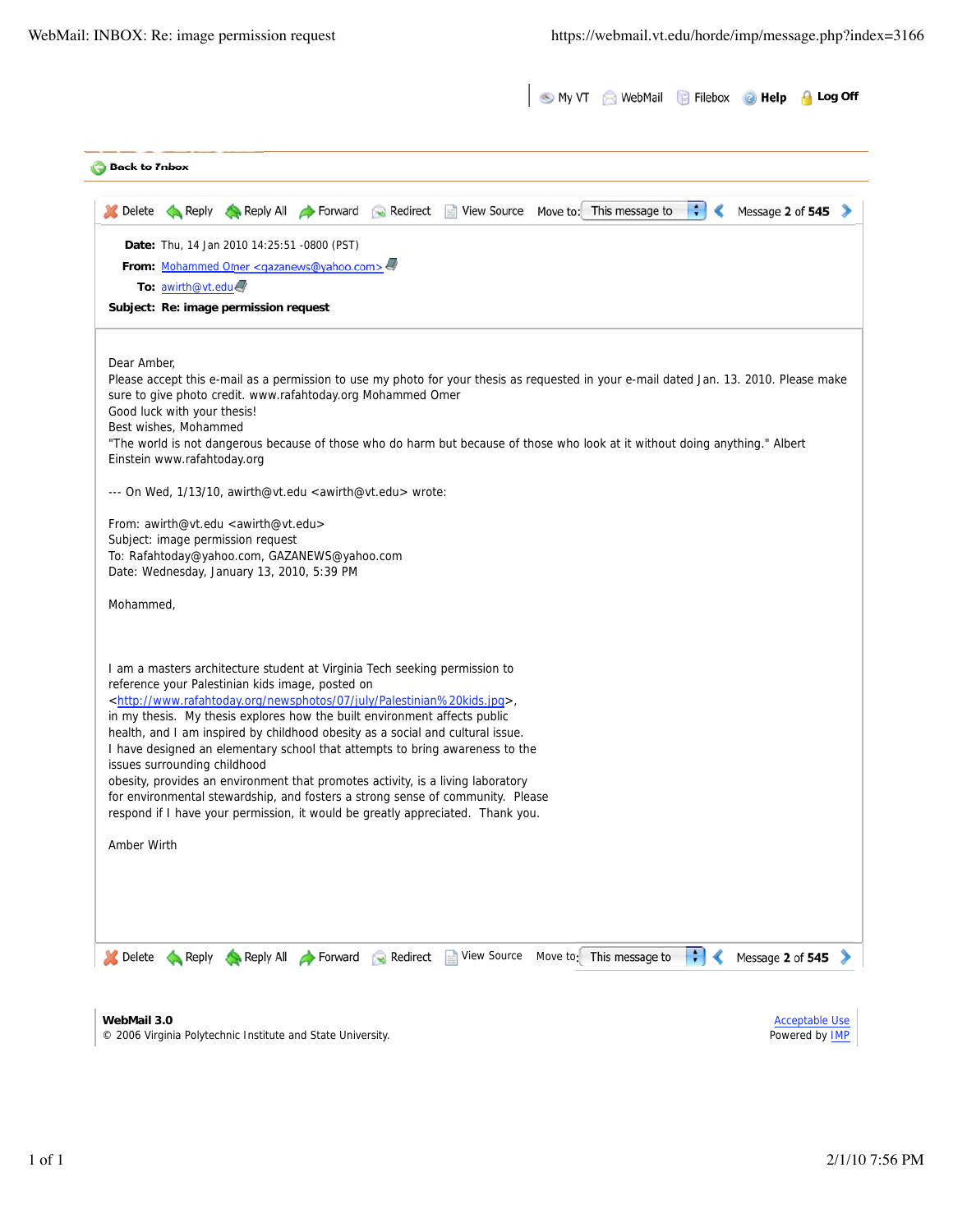|                                                                                                                                          | My VT WebMail Filebox                |   | <b>B</b> Help    | Log Off |
|------------------------------------------------------------------------------------------------------------------------------------------|--------------------------------------|---|------------------|---------|
| <b>Back to Tnbox</b>                                                                                                                     |                                      |   |                  |         |
| Reply Reply All <b>Forward</b><br>Redirect<br>Delete                                                                                     | View Source Move to: This message to | ÷ | Message 2 of 502 |         |
| Date: Wed. 03 Feb 2010 08:00:14 +0000                                                                                                    |                                      |   |                  |         |
| From: "info@cutthewaist.com" <info@cutthewaist.com></info@cutthewaist.com>                                                               |                                      |   |                  |         |
| To: Amber Wirth <awirth@vt.edu><br/>Subject: Re: Contact form on cutthewaist.com</awirth@vt.edu>                                         |                                      |   |                  |         |
|                                                                                                                                          |                                      |   |                  |         |
| Dear Amber                                                                                                                               |                                      |   |                  |         |
| Your work sounds fantastic and inspirational!                                                                                            |                                      |   |                  |         |
| You certainly have my full support for this work and I have no                                                                           |                                      |   |                  |         |
| hesitation whatsoever in granting you permission to use this image in<br>your thesis.                                                    |                                      |   |                  |         |
| I would like to wish you the very best of luck in your future career.                                                                    |                                      |   |                  |         |
| I very much hope that you will make a great positive contribution to<br>the way we shape our built environment going forward in order to |                                      |   |                  |         |
| promote activity and health for the masses.                                                                                              |                                      |   |                  |         |
| With best wishes                                                                                                                         |                                      |   |                  |         |
| Andrew                                                                                                                                   |                                      |   |                  |         |
| Dr Andrew Brewster                                                                                                                       |                                      |   |                  |         |
| <b>Director</b><br>Cut the Waist                                                                                                         |                                      |   |                  |         |
|                                                                                                                                          |                                      |   |                  |         |
| mobile: +44 (0)7941 692744<br>work. +44 (0)1189 471455                                                                                   |                                      |   |                  |         |
| www.cutthewaist.com                                                                                                                      |                                      |   |                  |         |
| On 3 Feb 2010, at 03:21, awirth@vt.edu (Amber Wirth) wrote:                                                                              |                                      |   |                  |         |
| > Below is the result of your feedback form. It was submitted by                                                                         |                                      |   |                  |         |
| > Amber Wirth (awirth@vt.edu) on Wednesday, February 03, 2010 at<br>> 03:21:44                                                           |                                      |   |                  |         |
| $> - -$                                                                                                                                  |                                      |   |                  |         |
| $> - -$                                                                                                                                  |                                      |   |                  |         |
| ><br>$\,>$                                                                                                                               |                                      |   |                  |         |
| > enquiry: To whom it may concern,                                                                                                       |                                      |   |                  |         |
| $\geq$<br>> I am a masters architecture student at Virginia Tech seeking                                                                 |                                      |   |                  |         |
| > permission to<br>> reference the image                                                                                                 |                                      |   |                  |         |
| > <http: bmi="" bmi_bodyfat.jpg="" images="" importance="" www.cutthewaist.com="">,</http:>                                              |                                      |   |                  |         |
| > in my thesis. My thesis explores how the built environment affects<br>$>$ public                                                       |                                      |   |                  |         |
| > health, and I am inspired by childhood obesity as a social and                                                                         |                                      |   |                  |         |
| > cultural                                                                                                                               |                                      |   |                  |         |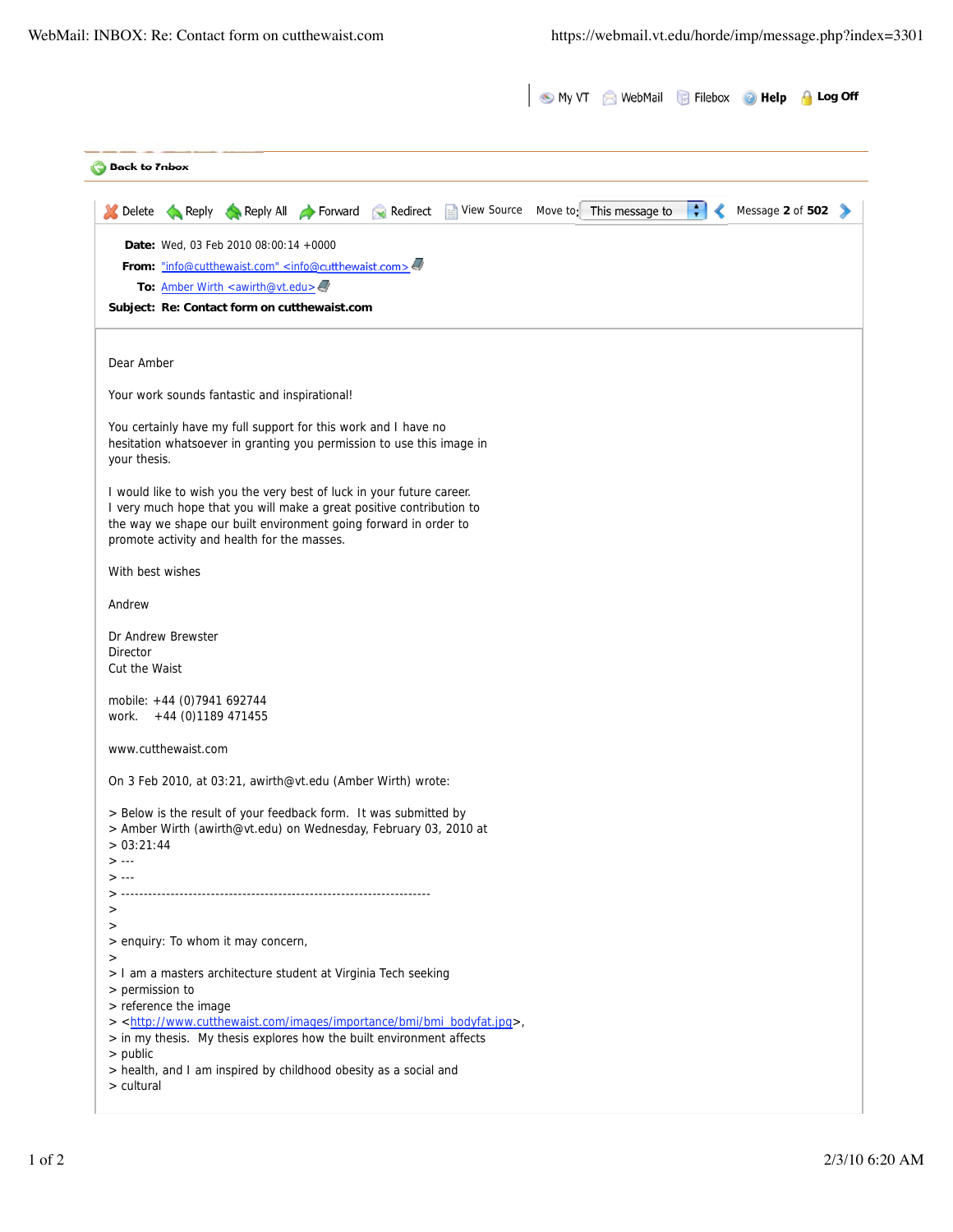| > issue. I have designed an elementary school that attempts to bring                                                 |                       |
|----------------------------------------------------------------------------------------------------------------------|-----------------------|
| > awareness to the issues surrounding childhood obesity, provides an                                                 |                       |
| > environment that promotes                                                                                          |                       |
| > activity, is a living laboratory for environmental stewardship, and                                                |                       |
| > fosters a strong sense of community. Please                                                                        |                       |
| > respond if I have your permission, it would be greatly appreciated.                                                |                       |
| $>$ Thank                                                                                                            |                       |
| $>$ you.                                                                                                             |                       |
| $\rm{>}$                                                                                                             |                       |
| > Amber Wirth                                                                                                        |                       |
| $\rm{>}$                                                                                                             |                       |
| > Send: Send                                                                                                         |                       |
| $\,>$                                                                                                                |                       |
| $> - -$                                                                                                              |                       |
| > --∙                                                                                                                |                       |
|                                                                                                                      |                       |
| $\rm{~}$                                                                                                             |                       |
| $\,>$                                                                                                                |                       |
|                                                                                                                      |                       |
| $\left  \cdot \right $<br>Reply All Forward Redirect View Source<br>Move to: This message to<br>Delete<br>Reply<br>∢ | Message 2 of 502      |
|                                                                                                                      |                       |
|                                                                                                                      |                       |
| WebMail 3.0                                                                                                          | <b>Acceptable Use</b> |
| © 2006 Virginia Polytechnic Institute and State University.                                                          | Powered by IMP        |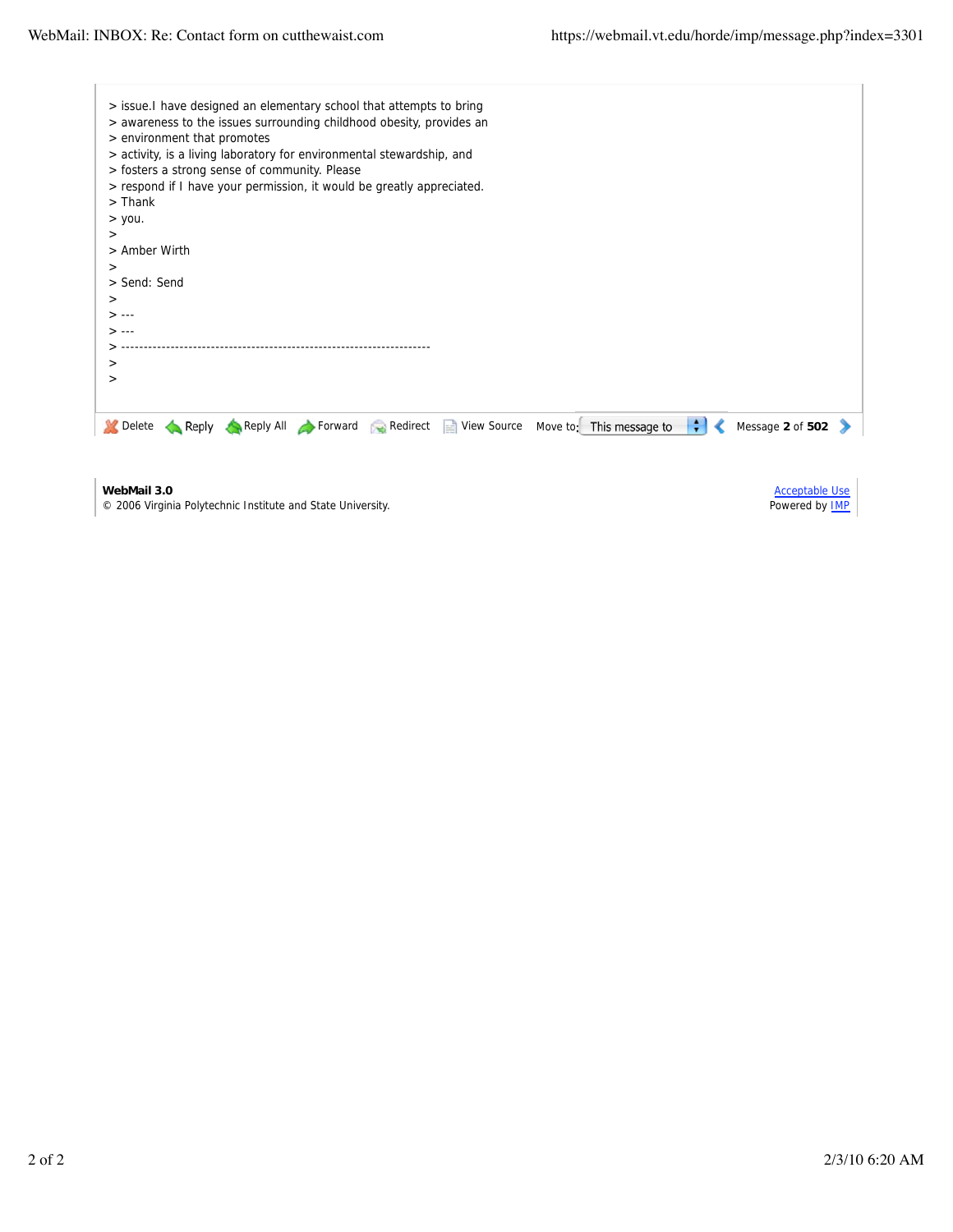|                      |                            |                                                                                                                                                                                                                           |                   |                                                                                                                                                                                                                                                                                                                                                                                                                                                                                                                                                                                                                                                                                                                                                                                                                                                                                                                                                                         | My VT WebMail Filebox | <b>B</b> Help    | <b>Log Off</b> |
|----------------------|----------------------------|---------------------------------------------------------------------------------------------------------------------------------------------------------------------------------------------------------------------------|-------------------|-------------------------------------------------------------------------------------------------------------------------------------------------------------------------------------------------------------------------------------------------------------------------------------------------------------------------------------------------------------------------------------------------------------------------------------------------------------------------------------------------------------------------------------------------------------------------------------------------------------------------------------------------------------------------------------------------------------------------------------------------------------------------------------------------------------------------------------------------------------------------------------------------------------------------------------------------------------------------|-----------------------|------------------|----------------|
| <b>Back to Thbox</b> |                            |                                                                                                                                                                                                                           |                   |                                                                                                                                                                                                                                                                                                                                                                                                                                                                                                                                                                                                                                                                                                                                                                                                                                                                                                                                                                         |                       |                  |                |
| Delete               | $\leftarrow$ Reply         |                                                                                                                                                                                                                           | Reply All Forward | Redirect View Source Move to: This message to                                                                                                                                                                                                                                                                                                                                                                                                                                                                                                                                                                                                                                                                                                                                                                                                                                                                                                                           |                       | Message 1 of 516 |                |
|                      |                            | Date: Fri, 05 Feb 2010 10:32:06 +1100<br>From: Photo Sales <photo_sales@theage.com.au><!--<br-->To: "awirth@vt.edu" <awirth@vt.edu><br/>Subject: RE: image permission request</awirth@vt.edu></photo_sales@theage.com.au> |                   |                                                                                                                                                                                                                                                                                                                                                                                                                                                                                                                                                                                                                                                                                                                                                                                                                                                                                                                                                                         |                       |                  |                |
|                      |                            |                                                                                                                                                                                                                           |                   |                                                                                                                                                                                                                                                                                                                                                                                                                                                                                                                                                                                                                                                                                                                                                                                                                                                                                                                                                                         |                       |                  |                |
| Hi Amber,            |                            |                                                                                                                                                                                                                           |                   |                                                                                                                                                                                                                                                                                                                                                                                                                                                                                                                                                                                                                                                                                                                                                                                                                                                                                                                                                                         |                       |                  |                |
|                      |                            | for your purposes then you may use the image in the manner requested.                                                                                                                                                     |                   | Thanks for your enquiry - providing that the use you have in mind is not for profit and that you are able to use the image from Flickr                                                                                                                                                                                                                                                                                                                                                                                                                                                                                                                                                                                                                                                                                                                                                                                                                                  |                       |                  |                |
|                      |                            | permission to reproduce them in any other manner than in your thesis.                                                                                                                                                     |                   | Should you wish to reproduce the image in any other manner or if you require a 300dpi high res version of the photo you would need<br>to visit www.fairfaxphotos.com/business/ and license the image from there. Fees will apply for the provision of high res images and                                                                                                                                                                                                                                                                                                                                                                                                                                                                                                                                                                                                                                                                                               |                       |                  |                |
| Lucas Carter         | The Age / Fairfax Photos   | Corporate Photo Sales Account Manager                                                                                                                                                                                     |                   |                                                                                                                                                                                                                                                                                                                                                                                                                                                                                                                                                                                                                                                                                                                                                                                                                                                                                                                                                                         |                       |                  |                |
|                      |                            | 655 Collins Street, Docklands VIC 3008<br>T 03 8667 2301   F 03 8667 2928<br>lcarter@theage.com.au   www.theage.com.au   www.fairfaxphotos.com                                                                            |                   |                                                                                                                                                                                                                                                                                                                                                                                                                                                                                                                                                                                                                                                                                                                                                                                                                                                                                                                                                                         |                       |                  |                |
| To: Fairfax Photos   | -----Original Message----- | From: awirth@vt.edu [mailto: awirth@vt.edu]<br>Sent: Thursday, 4 February 2010 1:12 PM                                                                                                                                    |                   |                                                                                                                                                                                                                                                                                                                                                                                                                                                                                                                                                                                                                                                                                                                                                                                                                                                                                                                                                                         |                       |                  |                |
|                      | To whom it may concern,    | Subject: image permission request                                                                                                                                                                                         |                   |                                                                                                                                                                                                                                                                                                                                                                                                                                                                                                                                                                                                                                                                                                                                                                                                                                                                                                                                                                         |                       |                  |                |
|                      |                            |                                                                                                                                                                                                                           |                   | I am a masters architecture student at Virginia Tech seeking permission to reference your Obesity Illustration found on this link.<br><http: 3067501298="" combinedmedia="" photos="" www.flickr.com=""> in my thesis. My thesis explores how the built environment affects<br/>public health. I am inspired by childhood obesity as a social and cultural issue and how it relates to lack of activity and accessibility<br/>available in the city vs suburbs. I have designed an elementary school that attempts to bring awareness to the issues surrounding<br/>childhood obesity, and to provide an environment that promotes activity, and is a living laboratory for environmental stewardship and<br/>fosters a strong sense of community. This image symbolizes to me the acceptance of obesity as normal, while raising questions<br/>relating to architecture. Please respond if I have your permission, it would be greatly appreciated. Thank you.</http:> |                       |                  |                |
| Amber Wirth          |                            |                                                                                                                                                                                                                           |                   |                                                                                                                                                                                                                                                                                                                                                                                                                                                                                                                                                                                                                                                                                                                                                                                                                                                                                                                                                                         |                       |                  |                |
|                      |                            |                                                                                                                                                                                                                           |                   | The information contained in this e-mail message and any accompanying files is or may be confidential. If you are not the intended<br>recipient, any use, dissemination, reliance, forwarding, printing or copying of this e-mail or any attached files is unauthorised. This<br>e-mail is subject to copyright. No part of it should be reproduced, adapted or communicated without the written consent of the<br>copyright owner. If you have received this e-mail in error please advise the sender immediately by return e-mail or telephone and<br>delete all copies. Fairfax does not guarantee the accuracy or completeness of any information contained in this e-mail or attached files.                                                                                                                                                                                                                                                                       |                       |                  |                |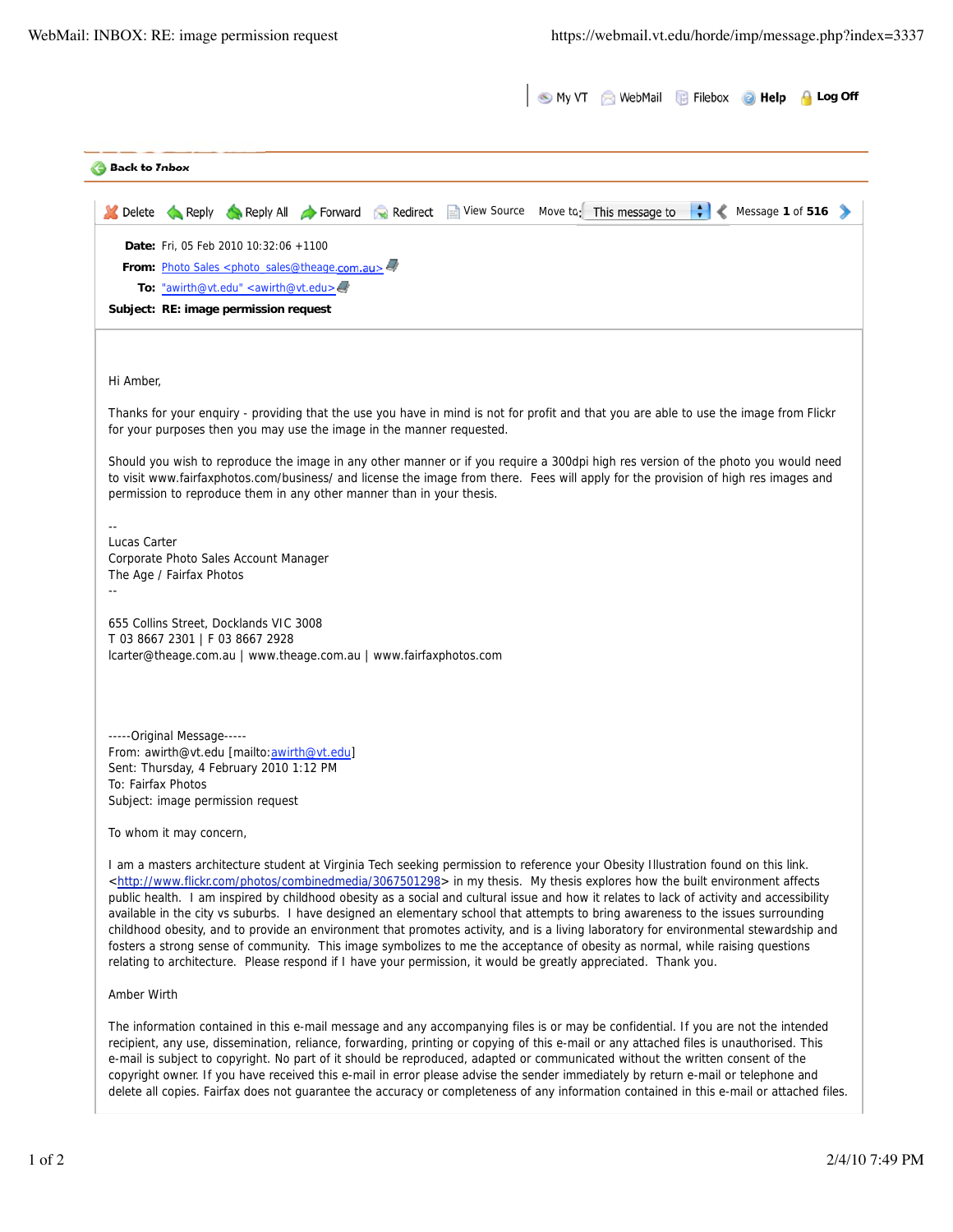